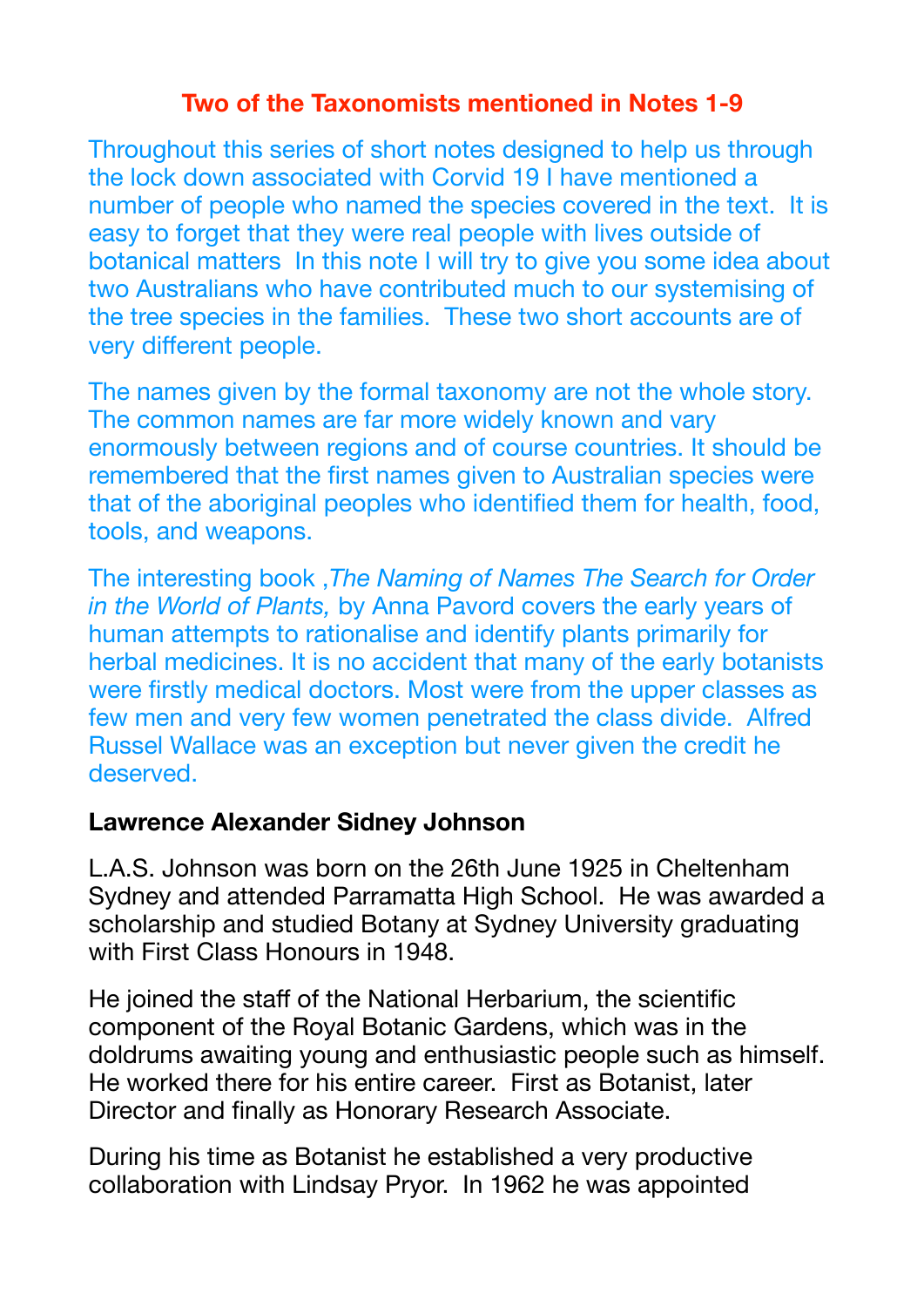Australian Botanical Liaison Officer, which meant a twelve month posting to Kew.

As Director from 1972 he enhanced the image of the Gardens with politicians, a good strategy, which resulted in funding for projects such as the development of gardens at Mount Tomah and Mount Annan.

In 1950 he married Merle Hodge. A marriage which sustained him in his work producing five children and surviving separation for the time he was at Kew.

Johnson was forced to retire in 1985 by government policy. A decision which left him bitter. Even so he continued to work until his death.

His work with Pryor and others on *Eucalyptus* took him on field trips to all parts Australia to see species growing in their natural environment. The classification of eucalypts by Pryor and Johnson was a seminal work built on later by people such as Ian Brooker.

His first and lifelong revision of the *Casuarina,* with Karen Wilson has been mentioned in previous notes.

Johnson worked on a wide range of Australian plants and published an enormous amount. He is honoured with a number of plant names including *Eucalyptus johnsoniana* by Brooker and Blaxell.

His international reputation was summed up by Peter raven Director of the Missouri Botanical Gardens in the following way

*'Our knowledge of Australian plants has been greatly improved as a result of the industrious, intelligent and forceful career of Lawrie Johnson. He has given us new insight into several of the most important groups of plants in Australia – ones that are leading components in the vegetation, and most interesting biogeographically He was never afraid to take on difficult problems in systematics, and he made important contributions to our understanding*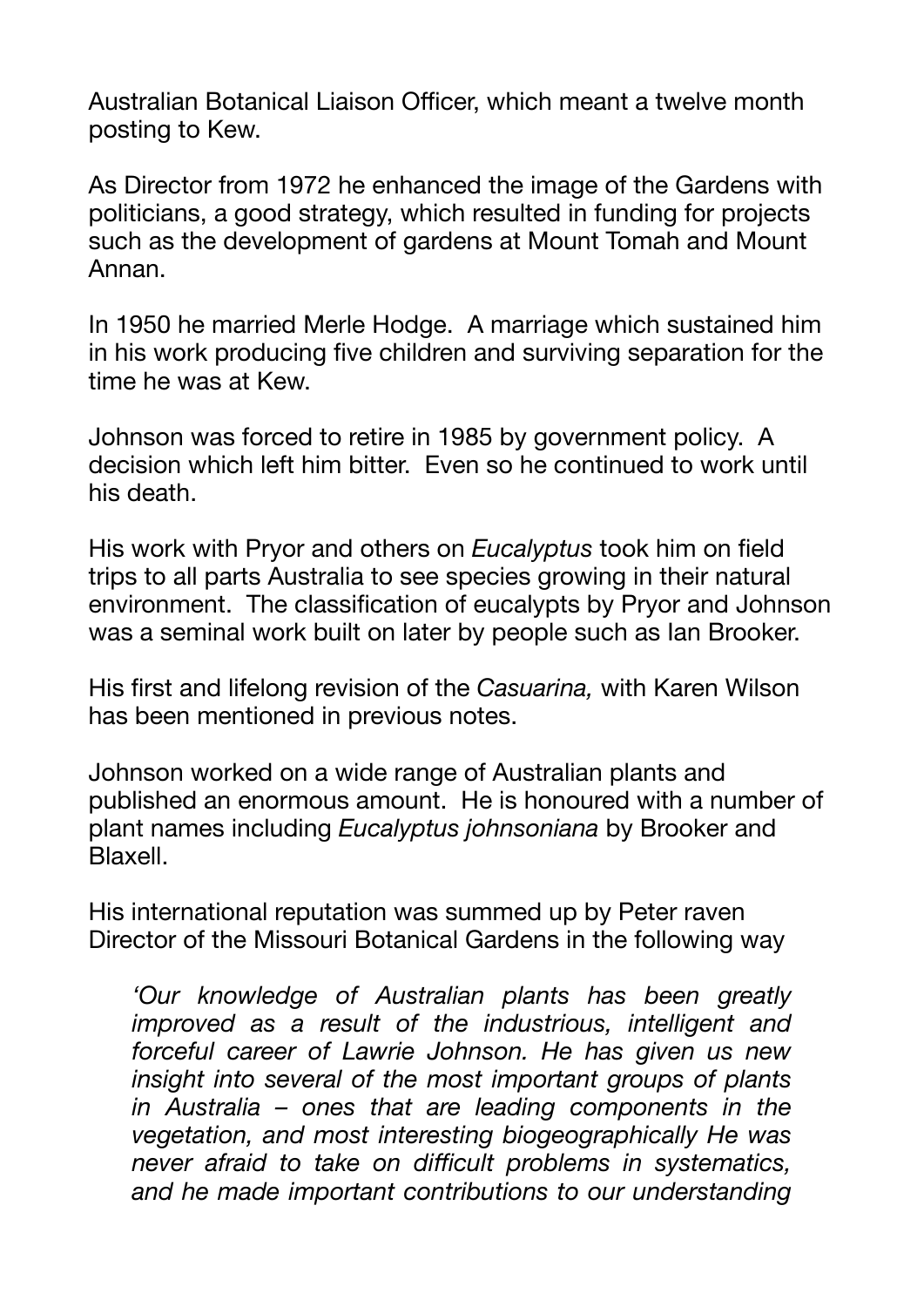*of every group that he studied. Few have or could have accomplished so much'.* 

He died in 1997. A sometimes difficult man he left a lasting legacy on the botany of Australia and should be better known by people interested in the subject.

Roger Hnatiuk recalls the following encounter with Johnson

*Lawrie was formidable, by anyone's account. I remember being berated by him as he had gone to the back blocks of the SE edges of the SW of WA to find a locale where I collected a new species of eucalypt. When I made the field trip, perhaps 10-15 years previous, there were scarcely anything that could be called a road, more a grader scrape through the shrubbery, and the maps were only 1:250,000 with dotted lines for the possible roads. While my field notes were detailed (...turned left, travelled 11.5km then right 3.2km, stopped vehicle and walked half hour north to hill where collected euc and other species...). He spent hours trying to find the location, but everything had changed. He was not happy and I never forgot the encounter.*

## **Helen Joan Hewson**

Helen Joan Hewson was born in Benalla on the 24th June 1938 She went to school there and then to Melbourne University, later at Sydney University completing her B.Sc. with first class honours. In 1967 she was awarded her PhD for her work on the thallose liverwort family *Aneurcaeae* which remained a life long interest.

In 1975 she was awarded a grant from the Australian Biological Resources Study to develop sample treatments for the *Flora of Australia.* Following this she worked with Alex George to develop a template for descriptions which remains in place today. She worked as a writer and editor of more than 25 families in nine volumes of the Flora. Her ability in art meant she could produce accurate illustrations in pen and ink. Her interest in art was developed more fully after retirement.

Volume 28 was dedicated to her in 1986 at the end of her ABRS career.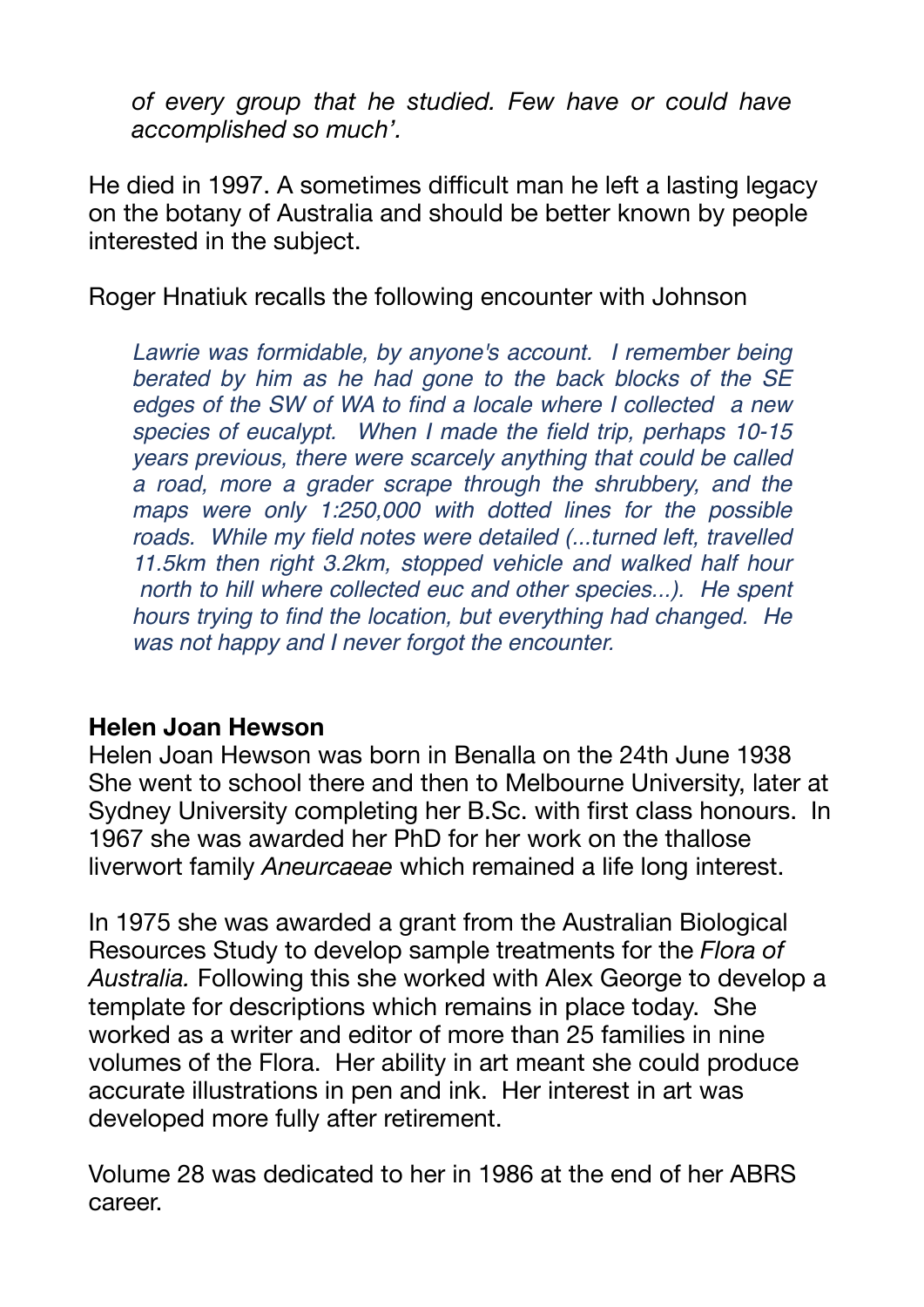Four Australian plants honour her; *Plagiochila hewsoniana, Jungermannia hewsoniae, Fossombronia hewsoniae,* and *Cassinia hewsoniae.* 

Hewson and Alex George developed and updated most of the documentation surrounding the *Flora of Australia.* Her input to the Flora's *Guide for Contributors and the Guide for Illustrators* was substantial, especially for illustrators. The unique and innovative *Plant Indumentum,- A Handbook of Terminology* was another very useful contribution, providing a practical guide in a field of diverse opinions.

Her interests ranged widely. With her husband Leon Freund she first became interested in Australian Cattle Dogs. After Leon's death in 1975 she concentrated on breeding and exhibiting Hungarian Pulis and gained her Working Dog Licence. She became a respected national judge.

Helen's active retirement provided the opportunity to write the landmark book *Australia—300 years of Botanical Illustration.* It is an erudite and beautifully illustrated account of the history and science of plant illustration in Australia and the development of botany as a science both globally and in Australia. Helen was a very competent artist and champion of botanical artists, past and present. She was instrumental in promoting the work of the 19th Century Australian woman artist Ellis Rowan, and drawing attention to a number of other previously under acknowledged illustrators of Australian plants.

She did find time for research, and is responsible for one new family, two new genera, 54 new species and seven new infraspecific taxa.

Helen Hewson died in 2007 and as Annettte Wilson and Judy West ended their obituary in the Australian Systematic Botany Society Newsletter 133 38

'*left lasting legacies on many fronts, her impact will be felt well into the future by her friends, colleagues and future*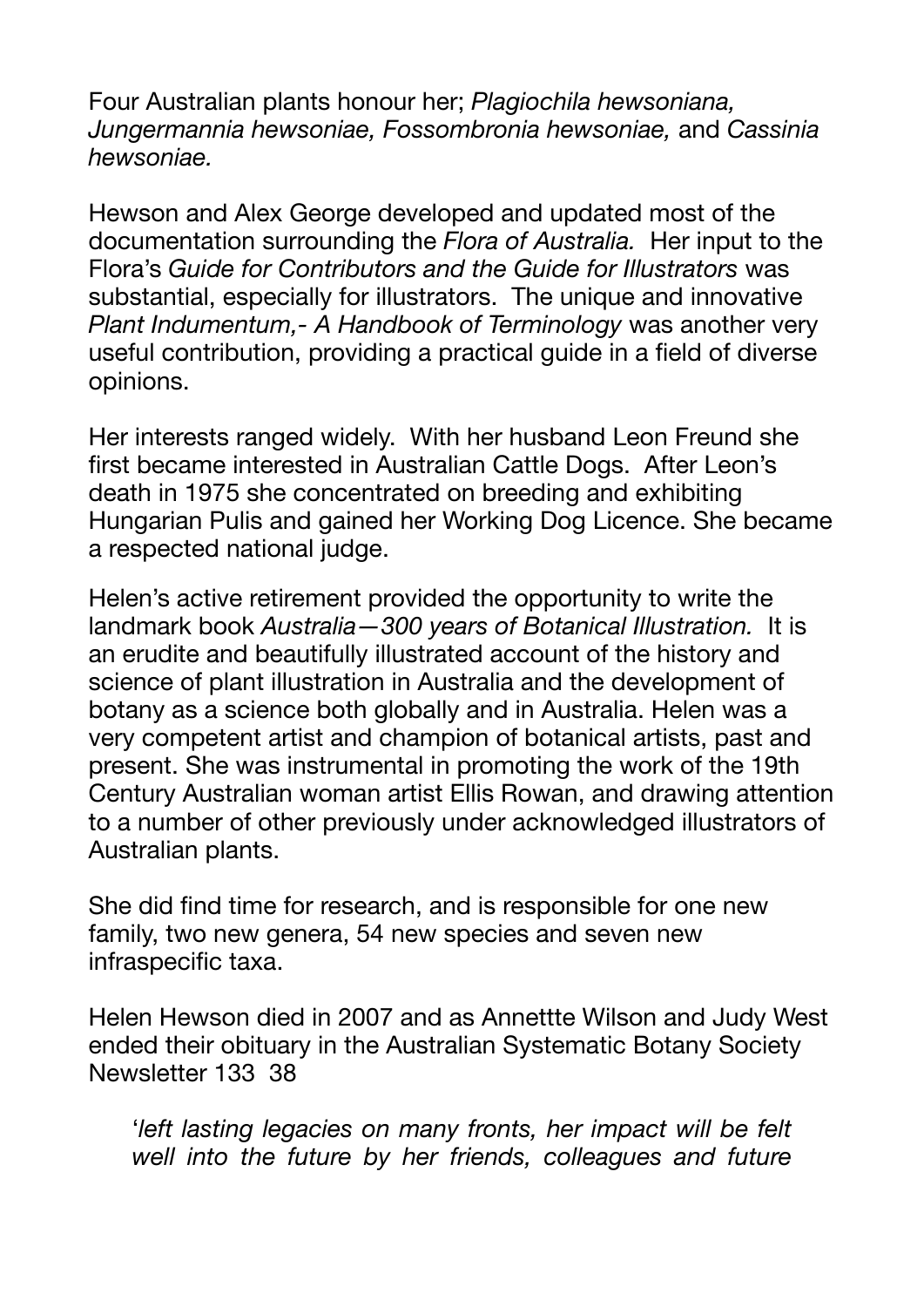*generations of taxonomists, systematists and botanical illustrators'.* 

This brief outline of just two people attempts to show that names we see as abbreviations at the end of the names of species are real people with lives which are much the same as everyone else. It highlights two important modern Australian botanists and illustrates the way society now allows people of talent to contribute to taxonomy (and all other fields) in a way which was inconceivable in the time when many species were named by 'men of means' in Europe.

I am grateful for the assistance of Roger Hnatiuk in compiling this brief outline of the work of his friend Helen Hewson and the anecdote about Laurie Johnson.

## Letter to the Editor

PNG has peaks ranging up to half the height of Everest 4,884m compared to 8,848m but little research has taken place in the very high country in recent decades. There is a species of banana, *Musa ingens,* which grows tall enough for its leaves to spread out above the Nothofagus trees, at heights above sea level up to, and possibly above, the altitude of frosts frequently above 2,200m. The once named 'Mt Wilhelmina', the tallest on NG, is now *Puncak Jaya;* the tallest in PNG is Mt Wilhelm at 4,509m. PNG has 14 species of Nothofagus some reaching 41m. Nothofagus forests start above 1,500m. The hardwoods are very useful - when I was working with villagers (through Big Man net works) to establish cattle fences in the late 1960s early 1970s, the red dense timber was exceptionally good for fence posts. I enjoyed walking through the high Nothofagus moss forests - village food gardens had stumps of Nothofagus chipped down with stone axes. The timber is recognised a*s* a good hardwood for export*.* I think that with the drive of a rapidly expanding nation, up from over two million at